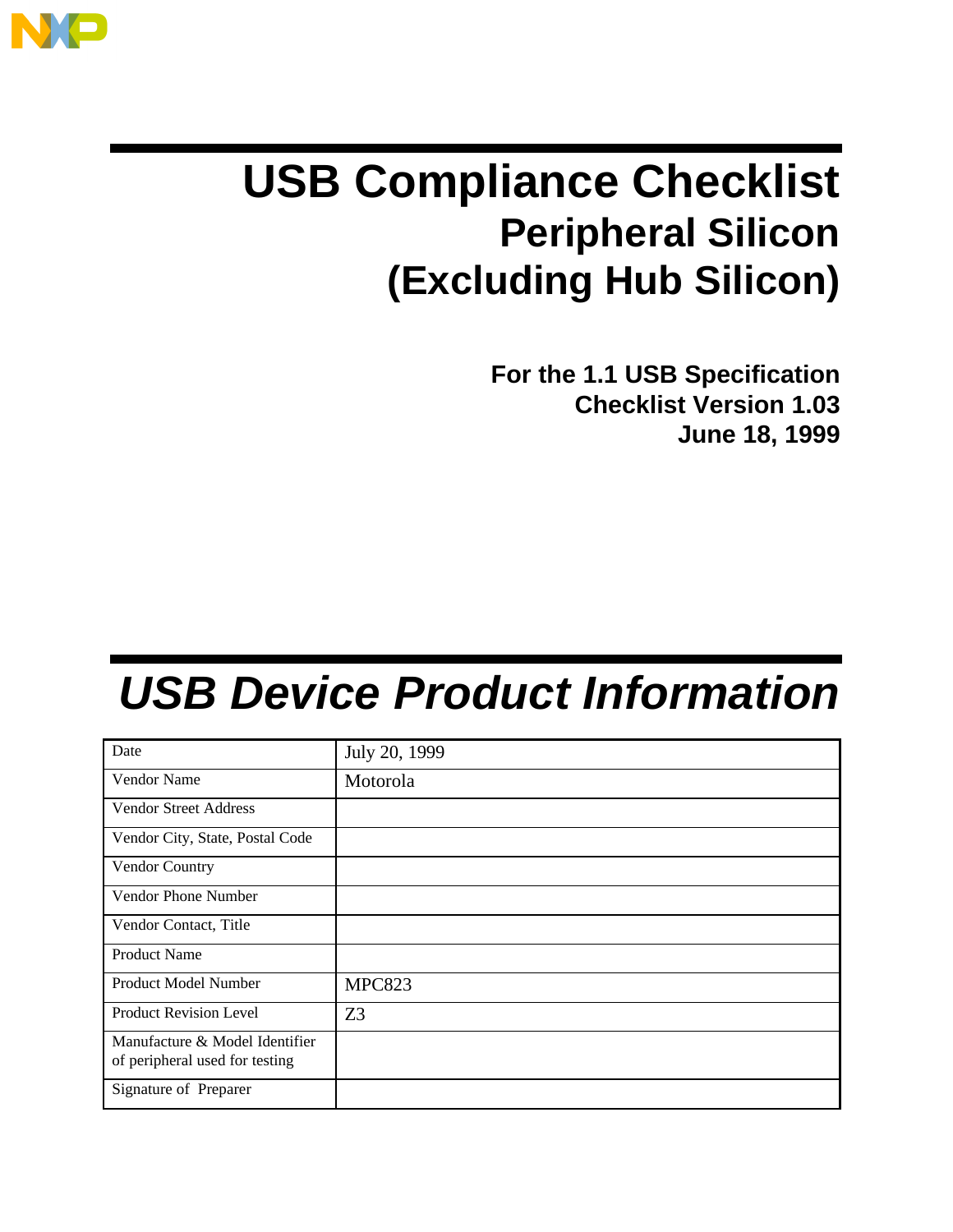

### **Table of Contents**

| 1.1            |  |
|----------------|--|
| $2^{\circ}$    |  |
| 2.1            |  |
| 2.2            |  |
| 3 <sup>1</sup> |  |
| 3.1            |  |
| 3.2            |  |
| 3.3            |  |
| 3.4            |  |
| 3.5            |  |
| 4              |  |
| 4.1            |  |
| 4.1.1          |  |
| 4.1.2<br>4.1.3 |  |
| 4.1.4          |  |
| 4.1.5          |  |
| 5              |  |

<u> 1999 - Jan James Barne</u>

## **Revision History**

| version | changes                                                           | date       |
|---------|-------------------------------------------------------------------|------------|
| 1.03    | revised ST13, added LS6, FS7, FS8                                 | 1999.6.18  |
| 1.02    | revised introduction, fixed $\mu$ , $\Omega$ , typos              | 1999.2.5   |
| 1.01    | added preparer's signature and changed checklist contact info     | 1999.1.4   |
| 1.00    | initial release: added contact info and some minor clarifications | 1998.11.20 |
| .95     | first public review draft, released for Taipei USB Plugfest       | 1998.10.26 |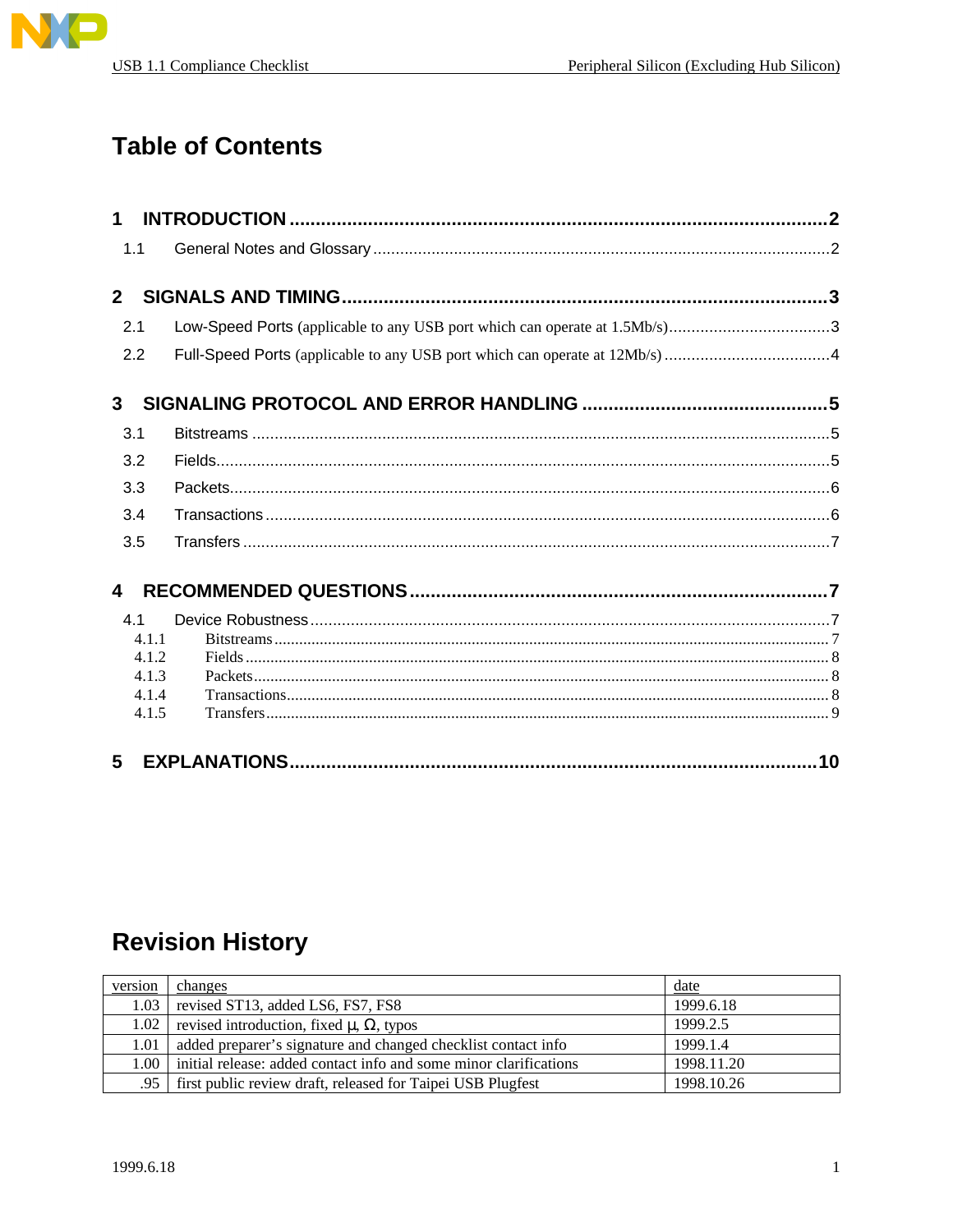### **1 Introduction**

This checklist helps designers of USB microcontrollers, transcievers, cores, or other ASICs for USB peripherals to asses their products' compliance with the Universal Serial Bus Specification, Revision 1.1. Unless explicitly stated otherwise, all references to the USB Specification refer to Revision 1.1.

This checklist is also used, in part, to qualify USB interface silicon for the USB-IF Integrators List. This document and other USB compliance tools, including USB Check, are available in the developers section of the USB-IF's website, http://www.usb.org/developers/. The compliance checklists are updated periodically, so developers should check for updates when starting new projects.

Section 5, Recommended Questions, contains questions covering areas not required by the USB Specification. Answering these questions is not a requirement for compliance with the Specification or acceptance to the Integrators List. However, vendors are strongly encouraged to take these questions into consideration when designing their products.

Questions or comments regarding the Integrators List, Compliance Workshop testing results, or checklist submissions should be sent to admin@usb.org. If you have questions regarding the checklist itself, feel it fails to adequately cover an aspect of the USB specification, have found an error, or would like to propose a question, please contact the USB-IF at checklists@usb.org.

### **1.1 General Notes and Glossary**

- All voltages are referenced to the USB ground of the device being tested.
- Bit order is from left to right.

| bitstream   | A set of bits represented as NIBs or NZBs.                                                            |
|-------------|-------------------------------------------------------------------------------------------------------|
| field       | A particular group of bits represented as NIBs or NZBs. E.g. a SYNC field is KJKJKJKK in NIBs         |
|             | or 00000001 in NZBs.                                                                                  |
| <b>NIB</b>  | NRZI bit. Represented as J, K and 0 (single ended 0).                                                 |
| <b>NZB</b>  | NRZ bit. Represented as 1, 0 and S (single ended 0).                                                  |
| packet      | The most frequently referenced data structure, built out of fields.                                   |
| phase       | of a transaction is made up of 0 or 1 packet e.g. token phase                                         |
| sense       | The relationship between $D+$ and $D-$ voltages for J state on a USB connection. For full-speed, $D+$ |
|             | $> D$ -, for low-speed link $D + < D$ -.                                                              |
| stage       | A set of one or more unidirectional transactions.                                                     |
| timeout     | The amount of time that an agent awaiting a response waits before invalidating the transaction.       |
| period      |                                                                                                       |
| target      | Destination of a transaction., which could be a pipe in the host or an endpoint in a device.          |
| transaction | The basic unit of unidirectional data transfer and a set of packets. For unidirectional endpoints     |
|             | (bulk, interrupt, isochronous) this is the final level of communication with protocol implications.   |
| transfer    | A unit of bi-directional data transfer built out of stages. It is used by only by control endpoints.  |
| turnaround  | The time between an agent seeing the EOP for the previous packet and starting to drive the bus for    |
| time        | a new packet. <i>I.e.</i> , the J period after the EOP as measured at the agent.                      |
|             | This time also applies to the period between packets when the host is driving both packets.           |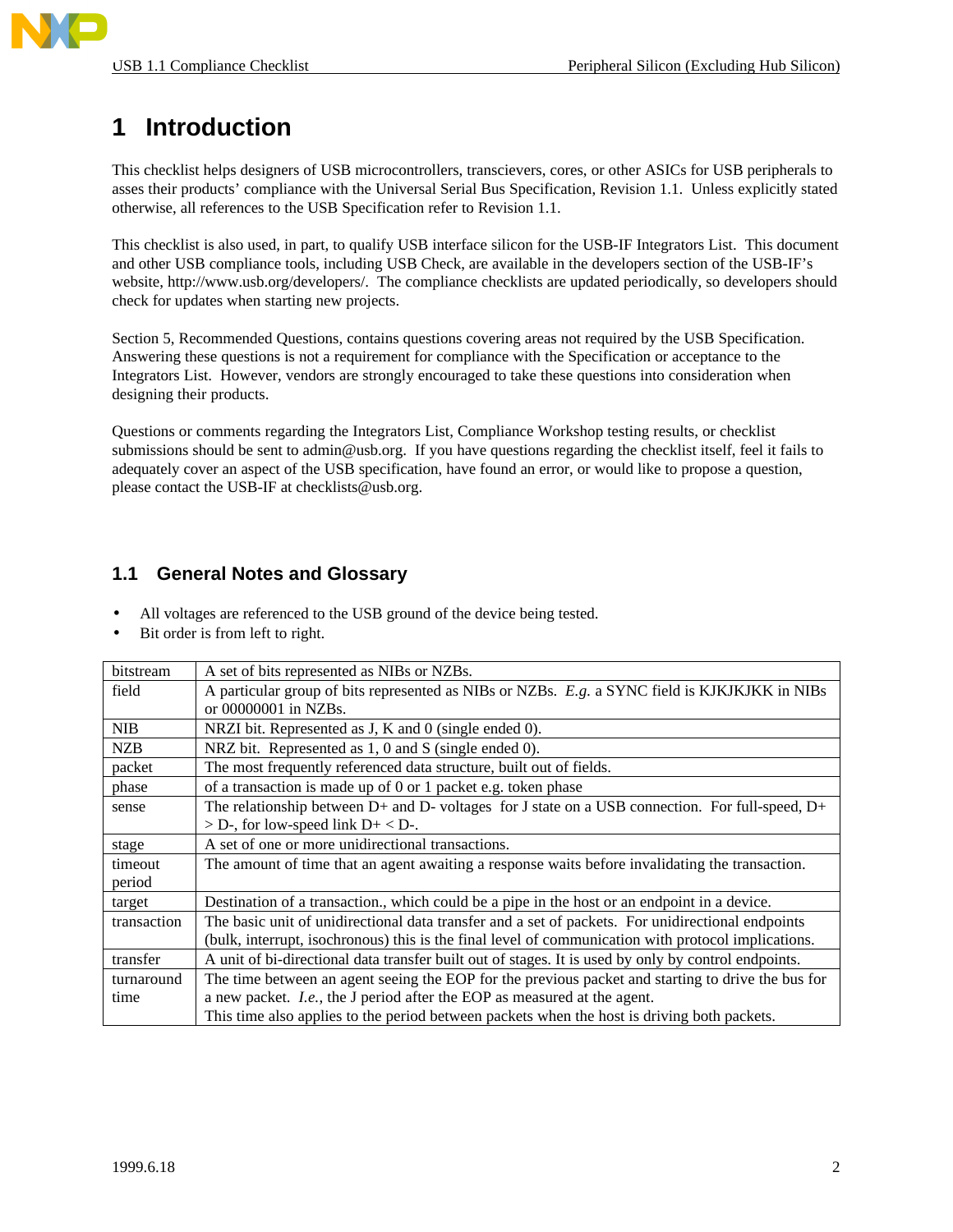### **2 Signals and Timing**

| $\underline{\text{ID}}$ | question                                                                                | response                        | sections |
|-------------------------|-----------------------------------------------------------------------------------------|---------------------------------|----------|
|                         |                                                                                         |                                 | in spec  |
| ST <sub>1</sub>         | Is the data line crossover voltage between 1.3 and 2.0V?                                | yes<br>no                       | 7.1.2    |
|                         |                                                                                         | See note 1                      |          |
| ST <sub>2</sub>         | Do all single ended receivers recognize 0.8V or below as a logic low?                   | yes<br>no                       | 7.1.4    |
|                         |                                                                                         | See note 1                      |          |
| ST <sub>3</sub>         | Do all single-ended receivers recognize 2.0V or more as a logic high?                   | yes<br>no                       | 7.1.4    |
|                         |                                                                                         | See note 1                      |          |
| ST <sub>4</sub>         | Do all differential receivers have an input sensitivity of at least 200mV               | yes<br>no                       | 7.1.4    |
|                         | between 0.8 and 2.5 volts common mode?                                                  | See note 1                      |          |
| ST <sub>5</sub>         | Is the device's pull up active only when $V_{BUS}$ is 1.17V or more?                    | yes<br>no                       | 7.1.5    |
|                         |                                                                                         | See note 1                      |          |
| ST <sub>6</sub>         | Is the input impedance of $D+$ and $D-$ , without termination and pull up               | yes<br>no                       | 7.1.6    |
|                         | resistors, more than $300k\Omega$ ?                                                     | See note 1                      |          |
| ST7                     | Does the device respond to a reset no sooner than 2.5µs and no later than               | yes<br>no                       | 7.1.7.3  |
|                         | 10ms after the SE0 begins, regardless of the SE0's position in a bitstream?             | See note 2                      |          |
| ST <sub>8</sub>         | Is the device's reset recovery time less than 10ms?                                     | yes<br>no                       | 7.1.7.3  |
|                         |                                                                                         | See note 2                      |          |
| ST <sub>9</sub>         | At the end of reset is the device in the default state?                                 | yes<br>$\underline{\mathbf{X}}$ | 7.1.7.3  |
|                         |                                                                                         |                                 | 9.1.1    |
| <b>ST10</b>             | Does the device enter suspend if the bus is idle for 3ms or more?                       | yes<br>no                       | 7.1.7.4  |
|                         |                                                                                         | See note 3                      |          |
| <b>ST11</b>             | Has the device's power consumption dropped to its suspended value after                 | $\underline{\mathbf{X}}$<br>no  | 7.1.7.4  |
|                         | the hub's upstream bus segment has been idle for 10ms?                                  | See note 10                     |          |
| ST12                    | When suspended, does the device recognize any non-idle state on its                     | yes<br>$\underline{\mathbf{X}}$ | 7.1.7.5  |
|                         | upstream port, including a reset, as a resume signal?                                   |                                 |          |
| ST13                    | Does the device recognize the end of resume signaling and return to the                 | yes<br>no                       | 7.1.7.5  |
|                         | state it was in prior to suspend?                                                       | See note 2                      |          |
| ST14                    | Is the device able to accept a SetAddress() request 10ms after resume is                | yes<br>no                       | 7.1.7.5  |
|                         | signaled?                                                                               | See note 2                      |          |
| ST15                    | Does the device complete its wakeup within 20ms?                                        | yes<br>no                       | 7.1.7.5  |
|                         |                                                                                         | See note 2                      |          |
| ST16                    | Do active data line outputs drive to 2.8–3.6V with a $14.25 \text{k}\Omega$ load to     | yes<br>no                       | 7.3.2    |
|                         | ground?                                                                                 | See note 1                      |          |
| <b>ST17</b>             | Do active data line outputs drive to 0-0.3V with a $1.425 \text{k}\Omega$ load to 3.6V? | yes<br>no                       | 7.3.2    |
|                         |                                                                                         | See note 1                      |          |

Note: the 1.17V threshold voltage for pull up activation is derived from a device using a resistor connected directly to V<sub>BUS</sub>, assuming worst-case values for V<sub>BUS</sub> (5.25V), pull up size (6.53k $\Omega$ , which holds Dx at 3.6V with a 5.25V  $V<sub>BUS</sub>$ ), pull down size (15.75kΩ), and single-ended receiver sensitivity (0.8V).

**2.1 Low-Speed Ports** (applicable to any USB port which can operate at 1.5Mb/s)

| LS1             | Are data line rise times between 75ns and 300ns when driving into any               | ves<br>no  | 7.1.2 |
|-----------------|-------------------------------------------------------------------------------------|------------|-------|
|                 | single ended, capacitive load between 200 and 450pF?                                | See note 1 |       |
| LS <sub>2</sub> | Are data line fall times between 75 ns and 300 ns when driving into any             | ves<br>no  | 7.1.2 |
|                 | single ended, capacitive load between 200 and 450pF?                                | See note 1 |       |
| LS3             | Are the rise and fall times matched to within 20% for $J\rightarrow K$ transitions? | no<br>ves  | 7.1.2 |
|                 |                                                                                     | See note 1 |       |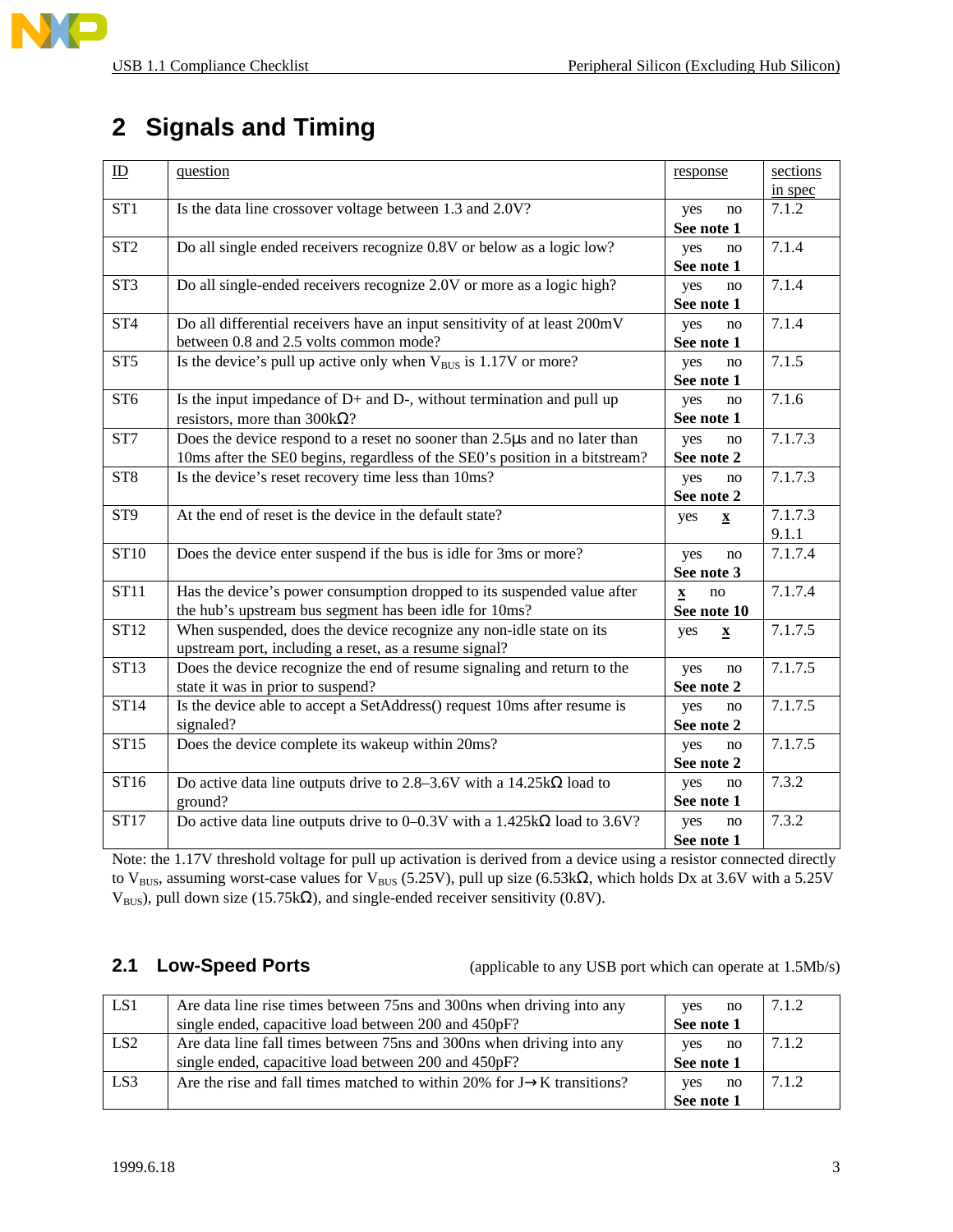| LS4             | Are the rise and fall times matched to within 20% for $K \rightarrow J$ transitions? | yes<br>no           | 7.1.2    |
|-----------------|--------------------------------------------------------------------------------------|---------------------|----------|
|                 |                                                                                      | See note 1          |          |
| LS5             | Is an SEO less than 210ns long rejected as an EOP?                                   | yes<br>$\mathbf{x}$ | 7.1.4    |
| LS6             | Does the device drive the J state at the end of an EOP for a full low-speed          | $\mathbf X$<br>yes  | 7.1.7    |
|                 | bit time?                                                                            |                     |          |
| LS7             | Is the transmission data rate between 1.4775 and 1.5225Mb/s?                         | yes<br>$\mathbf{X}$ | 7.1.11   |
| LS <sub>8</sub> | Is the differential driver jitter for consecutive transitions less than $\pm 25$ ns? | $\mathbf{x}$<br>yes | 7.1.13.1 |
| LS9             | Is the differential driver jitter for paired transitions less than $\pm 10$ ns?      | $\mathbf X$<br>yes  | 7.1.13.1 |
| LS10            | Is the EOP width between 1.25µs and 1.5µs at the transmitter?                        | $\mathbf X$<br>yes  | 7.1.13.2 |
| LS11            | Does the receiver accept an SE0 between 670ns and 1.76µs long, followed              | $\mathbf X$<br>yes  | 7.1.13.2 |
|                 | by a J, as an EOP?                                                                   |                     |          |
| LS12            | Does the receiver accept a packet whose first bit has been distorted by as           | yes<br>$\mathbf X$  | 7.1.14   |
|                 | much as $\pm 25$ ns?                                                                 |                     |          |
| LS13            | Does the receiver accept a packet whose last bit has been lengthened by as           | no<br>$\mathbf X$   | 7.1.14   |
|                 | much as 260ns (dribble bit)?                                                         | See note 4          | 7.1.9    |
| LS14            | Is the receiver data jitter tolerance at least $\pm 141$ ns for consecutive          | yes<br>$\mathbf X$  | 7.1.15   |
|                 | transitions?                                                                         |                     |          |
| LS15            | Is the receiver jitter tolerance for paired transitions at least $\pm 184$ ns?       | $\mathbf{x}$<br>yes | 7.1.15   |
| LS16            | Is the device's turn-around time between two and 6.5 low-speed bit times,            | $\mathbf X$<br>yes  | 7.1.18   |
|                 | or 7.5 bit times if the device has a fixed cable?                                    |                     |          |
| LS17            | Is the time-out period 16–18 low-speed bit times?                                    | $\mathbf X$<br>yes  | 7.1.19   |
| LS18            | Is D- between 2.7 and 3.6V and D+ between 0.0 and $0.3V$ when the bus is             | yes<br>no           | 7.2.3    |
|                 | idle?                                                                                | See note 1          |          |

Note: the low-speed receiver jitter tolerances listed here do not apply to hosts and hubs. Consult section 7.1.15 for host and hub jitter requirements.

**2.2 Full-Speed Ports** (applicable to any USB port which can operate at 12Mb/s)

| FS1              | With series termination resistors, does the device's source impedance                              | yes        | no                        | 7.1.1.1  |
|------------------|----------------------------------------------------------------------------------------------------|------------|---------------------------|----------|
|                  | remain in the shaded areas of Figure 7-3?                                                          | See note 1 |                           |          |
| FS <sub>2</sub>  | Are data line rise times between 4.0 and 20ns when driving into a single-                          | yes        | no                        | 7.1.2    |
|                  | ended 50pF load?                                                                                   | See note 1 |                           |          |
| FS <sub>3</sub>  | Are data line fall times between 4.0 and 20ns when driving into a single-                          | yes        | no                        | 7.1.2    |
|                  | ended 50pF load?                                                                                   | See note 1 |                           |          |
| FS4              | Are the rise and fall times matched to within 10% for $J\rightarrow K$ transitions?                | yes        | no                        | 7.1.2    |
|                  |                                                                                                    | See note 1 |                           |          |
| FS <sub>5</sub>  | Are the rise and fall times matched to within 10% for $K\rightarrow J$ transitions?                | yes        | no                        | 7.1.2    |
|                  |                                                                                                    | See note 1 |                           |          |
| FS <sub>6</sub>  | Is an SEO less than 14ns long rejected as an EOP?                                                  | yes        | $\mathbf{X}$              | 7.1.4    |
| FS7              | Does the device drive the J state at the end of an EOP for a full low-speed                        | yes        | $\mathbf X$               | 7.1.7    |
|                  | bit time?                                                                                          |            |                           |          |
| FS8              | If the device tracks the $K \rightarrow low$ -speed EOP $\rightarrow$ J transition on its upstream | yes        | $\mathbf X$               | 7.1.7.5  |
|                  | port at the end of resume, does it correctly handle the low-speed EOP?                             |            |                           |          |
| FS9              | Is the transmission data rate between 11.97 and 12.03Mb/s?                                         | yes        | $\mathbf x$               | 7.1.11   |
| <b>FS10</b>      | Is the differential driver jitter for consecutive transitions less than $\pm 2.0$ ns?              | yes        | $\boldsymbol{\mathrm{X}}$ | 7.1.13.1 |
| <b>FS11</b>      | Is the differential driver jitter for paired transitions less than $\pm 1.0$ ns?                   | yes        | $\underline{\mathbf{X}}$  | 7.1.13.1 |
| <b>FS12</b>      | Is the EOP width between 160ns and 175ns at the transmitter?                                       | yes        | $\boldsymbol{\mathrm{X}}$ | 7.1.13.2 |
| FS <sub>13</sub> | Does the device accept an SE0 between 82ns and 250ns long, followed by a                           | yes        | $\underline{\mathbf{X}}$  | 7.1.13.2 |
|                  | J, as an EOP?                                                                                      |            |                           | 7.1.14   |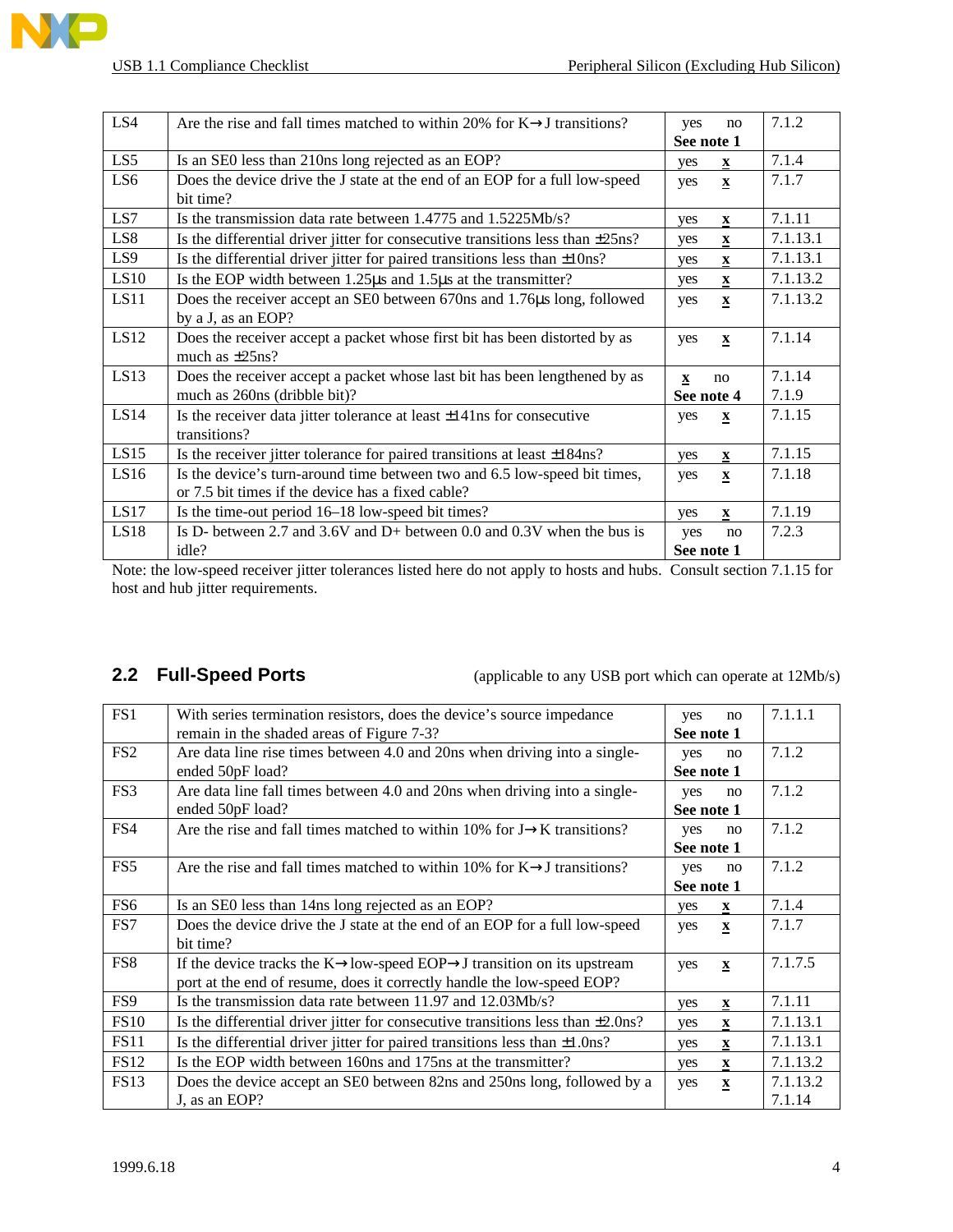| <b>FS14</b> | Does the receiver accept a packet whose first bit has been distorted by as      | yes        | $\mathbf x$  | 7.1.14 |
|-------------|---------------------------------------------------------------------------------|------------|--------------|--------|
|             | much as $\pm$ 25ns?                                                             |            |              |        |
| <b>FS15</b> | Does the receiver accept a packet whose last bit has been lengthened by as      | X          | no           | 7.1.14 |
|             | much as 75ns?                                                                   | See note 4 |              | 7.1.9  |
| <b>FS16</b> | Is the receiver data jitter tolerance at least $\pm 20.0$ ns for consecutive    | yes        | $\mathbf{x}$ | 7.1.15 |
|             | transitions?                                                                    |            |              |        |
| <b>FS17</b> | Is the receiver jitter tolerance for paired transitions at least $\pm 12.0$ ns? | yes        | $\mathbf x$  | 7.1.15 |
| <b>FS18</b> | Is the device's turn-around time between two and 6.5 full-speed bit times,      | yes        | $\mathbf X$  | 7.1.18 |
|             | or 7.5 bit times if the device has a fixed cable?                               |            |              |        |
| <b>FS19</b> | Is the time-out period 16–18 full-speed bit times?                              | yes        | $\mathbf{X}$ | 7.1.19 |
| <b>FS20</b> | Is D+ between 2.7 and 3.6V and D- between 0.0 and 0.3V when the bus is          | yes        | no           | 7.2.3  |
|             | idle?                                                                           | See note 1 |              |        |

## **3 Signaling Protocol and Error Handling**

### **3.1 Bitstreams**

| B1             | Is the possibility of both $D+$ and $D-$ registering as NIB 1 during bus    | yes        | no           | 7.1.2    |
|----------------|-----------------------------------------------------------------------------|------------|--------------|----------|
|                | transitions accounted for?                                                  | See note 5 |              | 7.1.13.1 |
| B <sub>2</sub> | Is the USB signaling either full-speed or low-speed but not both?           | yes        | $\mathbf{x}$ | 7.1.5    |
| B <sub>3</sub> | Does the sense of USB signaling correspond to the signaling speed?          | yes        | $\mathbf{X}$ | 7.1.7    |
| B <sub>4</sub> | Is the bitstream on the bus NRZI encoded?                                   | yes        | $\mathbf x$  | 7.1.8    |
| B <sub>5</sub> | Is bit stuffing performed on all data transmitted, including CRCs, prior to | yes        | $\mathbf{X}$ | 7.1.9    |
|                | NRZI encoding?                                                              |            |              | 8.3.5    |
| <b>B6</b>      | Is bit stuffing performed even if the stuffed bit follows the last bit of a | yes        | $\mathbf{x}$ | 7.1.9    |
|                | packet?                                                                     |            |              |          |
| B7             | Is NRZI to NRZ decoding done before bit unstuffing?                         | yes        | X            | 7.1.9    |
| <b>B8</b>      | Is bit unstuffing performed on all received data, including CRCs?           | yes        | $\mathbf{x}$ | 7.1.9    |
|                |                                                                             |            |              | 8.3.5    |
| <b>B</b> 9     | Is bit unstuffing done before the bitstream is parsed?                      | <b>ves</b> | $\mathbf x$  | 7.1.9    |
| <b>B10</b>     | Is all transmission on D+ and D- done LSb first?                            | yes        | X            | 8.1      |

#### **3.2 Fields**

| A field is one of: |                                                      |
|--------------------|------------------------------------------------------|
| address            | bit field                                            |
| data               | 0 to 1023 byte field                                 |
| data CRC           | 16 bit field                                         |
| endpoint           | 4 bit field                                          |
| EOP                | 3 bit field with NIB value 00J                       |
| frame              | 11 bit field                                         |
| number             |                                                      |
| <b>PID</b>         | 8 bit field, whose types are listed in section 8.3.1 |
| <b>SYNC</b>        | 8 bit field with NZB value 00000001                  |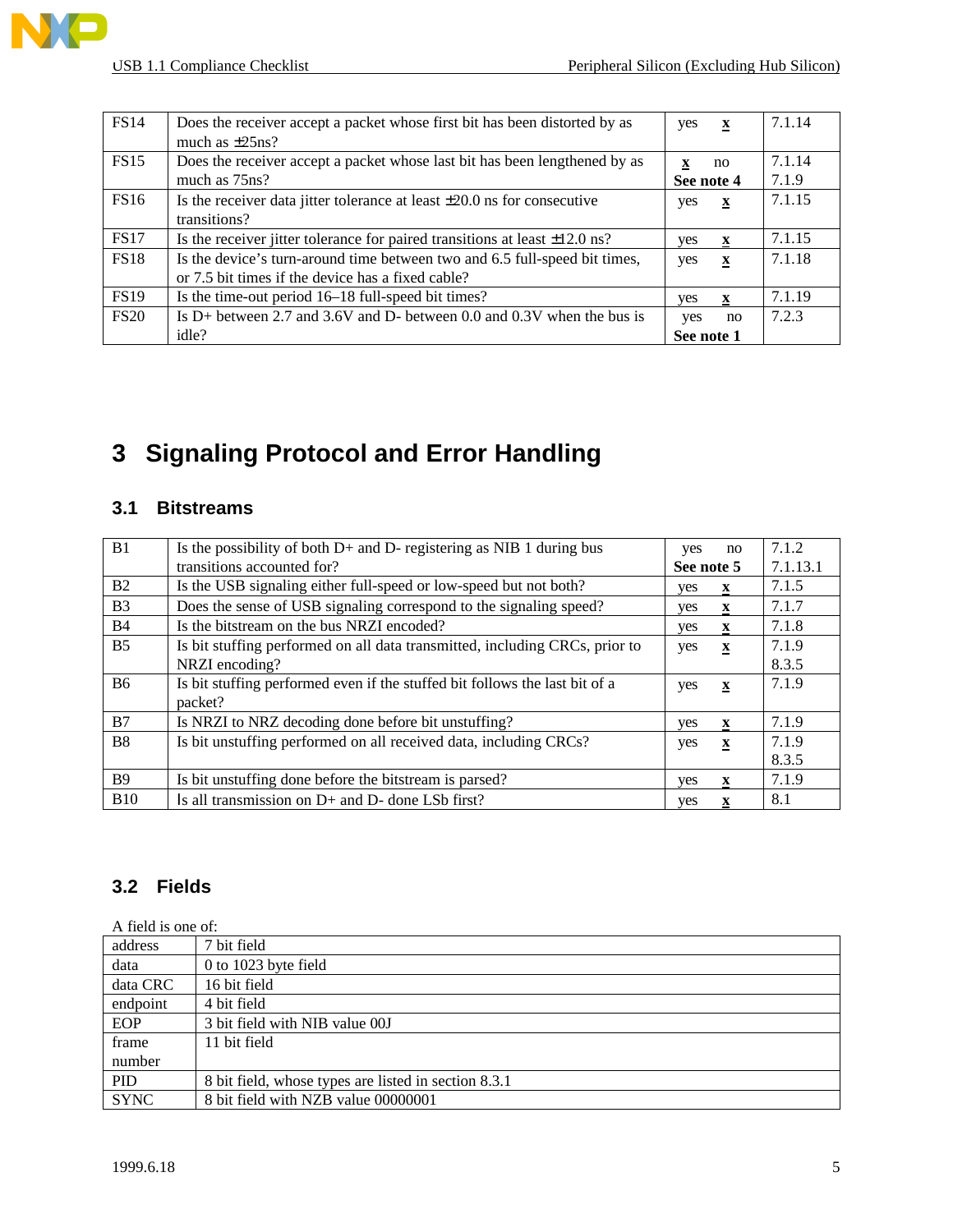#### token CRC 5 bit field

| F1             | Is the SYNC field, as measured on the bus wires, correct (NIB                | yes | $\underline{\mathbf{X}}$  | 8.2     |
|----------------|------------------------------------------------------------------------------|-----|---------------------------|---------|
|                | KJKJKJKK)?                                                                   |     |                           |         |
| F2             | Are all PIDs used among those listed in Table 8-1?                           | yes | X                         | 8.3.1   |
| F <sub>3</sub> | Are the PID check bits the ones complement of the packet type field?         | yes | $\mathbf x$               | 8.3.1   |
| F4             | Are the CRC generator's contents inverted and sent to the checker MSb        | yes | $\boldsymbol{\mathrm{X}}$ | 8.3.5   |
|                | first?                                                                       |     |                           |         |
| F <sub>5</sub> | Is the token CRCs generated with the polynomial NZB 00101 on the ADDR        | yes | $\mathbf X$               | 8.3.5.1 |
|                | and ENDP fields of IN, SETUP, and OUT tokens?                                |     |                           |         |
| F <sub>6</sub> | If all bits are received without error, does the CRC computation on a token  | yes | $\mathbf X$               | 8.3.5.1 |
|                | or SOF leave a residual of NZB 01100 at the EOP?                             |     |                           |         |
| F7             | Is the data CRC generated with the polynomial NZB 1000000000000101           | yes | $\mathbf X$               | 8.3.5.2 |
|                | on the data field of a data packet?                                          |     |                           |         |
| F8             | If all bits are received without error, does the CRC computation on the data | yes | $\mathbf X$               | 8.3.5.2 |
|                | field leave a residual of NZB 1000000000001101 at the EOP?                   |     |                           |         |

#### **3.3 Packets**

A packet can be one of the following:

| packet     | fields comprising packet            |
|------------|-------------------------------------|
| data       | SYNC PID data data CRC EOP          |
| handshake  | SYNC PID EOP                        |
| <b>PRE</b> | <b>SYNC PID</b>                     |
| SOF        | SYNC PID frame number token CRC EOP |
| token      | SYNC PID endpoint token CRC EOP     |
|            |                                     |

| P1             | Are all token packets 32 bits long and followed by an EOP?                   | yes        | $\mathbf{X}$ | 8.4.1 |
|----------------|------------------------------------------------------------------------------|------------|--------------|-------|
| P <sub>2</sub> | Are all token packets of the form SYNC PID address endpoint token CRC        | yes        | $\mathbf X$  | 8.4.1 |
|                | EOP?                                                                         |            |              |       |
| P <sub>3</sub> | Are all data packets an integral number of bytes long (4 to 1027) excluding  | yes        | $\mathbf{X}$ | 8.4.3 |
|                | the EOP?                                                                     |            |              |       |
| <b>P4</b>      | Is the data packet constituted as sync followed by PID followed by 0 to 1023 | yes        | $\mathbf X$  | 8.4.3 |
|                | bytes of data followed by data CRC followed by EOP                           |            |              |       |
| P <sub>5</sub> | Are all handshake packets $16 \text{ bits} + EOP?$                           | yes        | X            | 8.4.4 |
| <b>P6</b>      | Are all handshake packets of the form SYNC PID EOP?                          | yes        | $\mathbf X$  | 8.4.4 |
| P7             | Is the data payload of a low-speed packet limited to a maximum of 8 bytes?   | yes        | no           | 8.6.5 |
|                |                                                                              | See note 6 |              |       |
| P <sub>8</sub> | Is the PRE packet 16 bits long?                                              | yes        | X            | 8.6.5 |
| P <sub>9</sub> | Does the PRE packet consist of only a SYNC followed by a PID?                | yes        | x            | 8.6.5 |

#### **3.4 Transactions**

Transactions are sets of packets used for unidirectional data transfer. Transactions are discussed in detail in section 8.5 of the USB Specification.

|  |  | SOFs<br>to replace<br>i isochronous endpoint synthesize frame markers t<br>. JOPS<br>an |  | nc |  |  |  |
|--|--|-----------------------------------------------------------------------------------------|--|----|--|--|--|
|--|--|-----------------------------------------------------------------------------------------|--|----|--|--|--|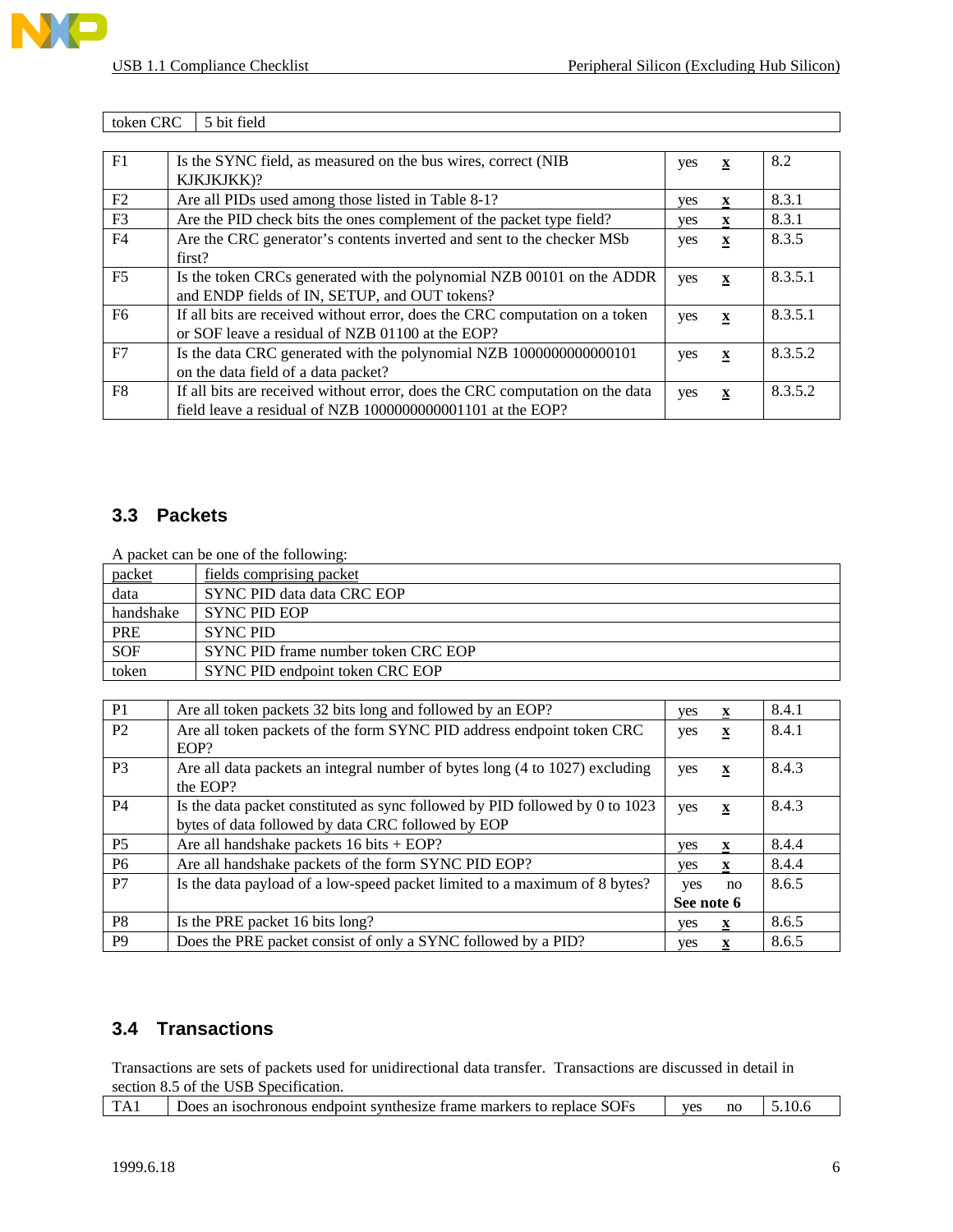|                 | which may be lost due to bus error?                                       | See note 6 |                                       |       |
|-----------------|---------------------------------------------------------------------------|------------|---------------------------------------|-------|
| TA <sub>2</sub> | Do handshakes conform to order of precedence described in section 8.4.5?  | yes        | no                                    | 8.4.5 |
|                 |                                                                           | See note 6 |                                       |       |
| TA3             | Does the generated packet comply with the flows show in Figure 8-9, 8-11, | yes        | $\mathbf{X}$                          | 8.5   |
|                 | $8-13$ , or $8-14$ , as appropriate?                                      |            |                                       | 8.6.5 |
| TA4             | Do interrupt endpoints used in rate feedback mode toggle the sequence bit | yes        | no                                    | 8.5.3 |
|                 | without regard to presence or type of handshake?                          | See note 6 |                                       |       |
| TA5             | Is an unsuccessful (NAKed or timed-out in non-token phase) transaction    | yes        | no                                    | 8.6   |
|                 | retried?                                                                  | See note 7 |                                       |       |
| TA6             | Does the retried transaction use the same data PID as the original        | yes        | $\boldsymbol{\underline{\mathbf{x}}}$ | 8.6   |
|                 | transaction?                                                              |            |                                       |       |

#### **3.5 Transfers**

Transfers are data structures used by control endpoints. Each transfer is made up of setup and status stages, possibly with a data stage. Transfers can be one of:

| setup0 |      |  | outl out0 outl $\ldots$ out0/1 | in1  |
|--------|------|--|--------------------------------|------|
| setup0 |      |  | $in1$ $in0$ $in1$ $$ $in0/1$   | out1 |
| setup0 | in 1 |  |                                |      |

Transactions in italics constitute the data stage. The suffix of 0 or 1 indicates the data PID used in the transaction.

| TF1             | Does the data stage always start with a data1 PID?                 | ves<br>$\mathbf x$<br>See note 11             | 8.5.2 |
|-----------------|--------------------------------------------------------------------|-----------------------------------------------|-------|
| TF <sub>2</sub> | Are all the transactions of the data stage in the same direction?  | $\overline{\mathbf{x}}$<br>yes<br>See note 11 | 8.5.2 |
| TF3             | Is there status stage's direction opposite that of the data stage? | $\mathbf{x}$<br>yes<br>See note 11            | 8.5.2 |
| TF4             | Is the data packet used in the status stage zero bytes in length?  | $\mathbf X$<br>yes<br>See note 11             | 8.5.2 |

### **4 Recommended Questions**

#### **4.1 Device Robustness**

#### **4.1.1 Bitstreams**

| RB1              | Is a single ended NIB 1 more than one bit time long ignored?                                                             | no<br>yes<br>See note 1        |  |
|------------------|--------------------------------------------------------------------------------------------------------------------------|--------------------------------|--|
| R <sub>B</sub> 2 | Does an agent ignore a truncated (up to 90%) first bit of the sync field<br>without impacting the rest of the bitstream? | yes<br>$\mathbf{x}$            |  |
| R <sub>B</sub> 3 | Is the state of the differential receiver ignored during single ended<br>signaling?                                      | <b>ves</b><br>no<br>See note 1 |  |
| R <sub>B4</sub>  | Does the target reject bitstreams less than one bit time long without<br>impacting future transactions?                  | $\mathbf{X}$<br>ves            |  |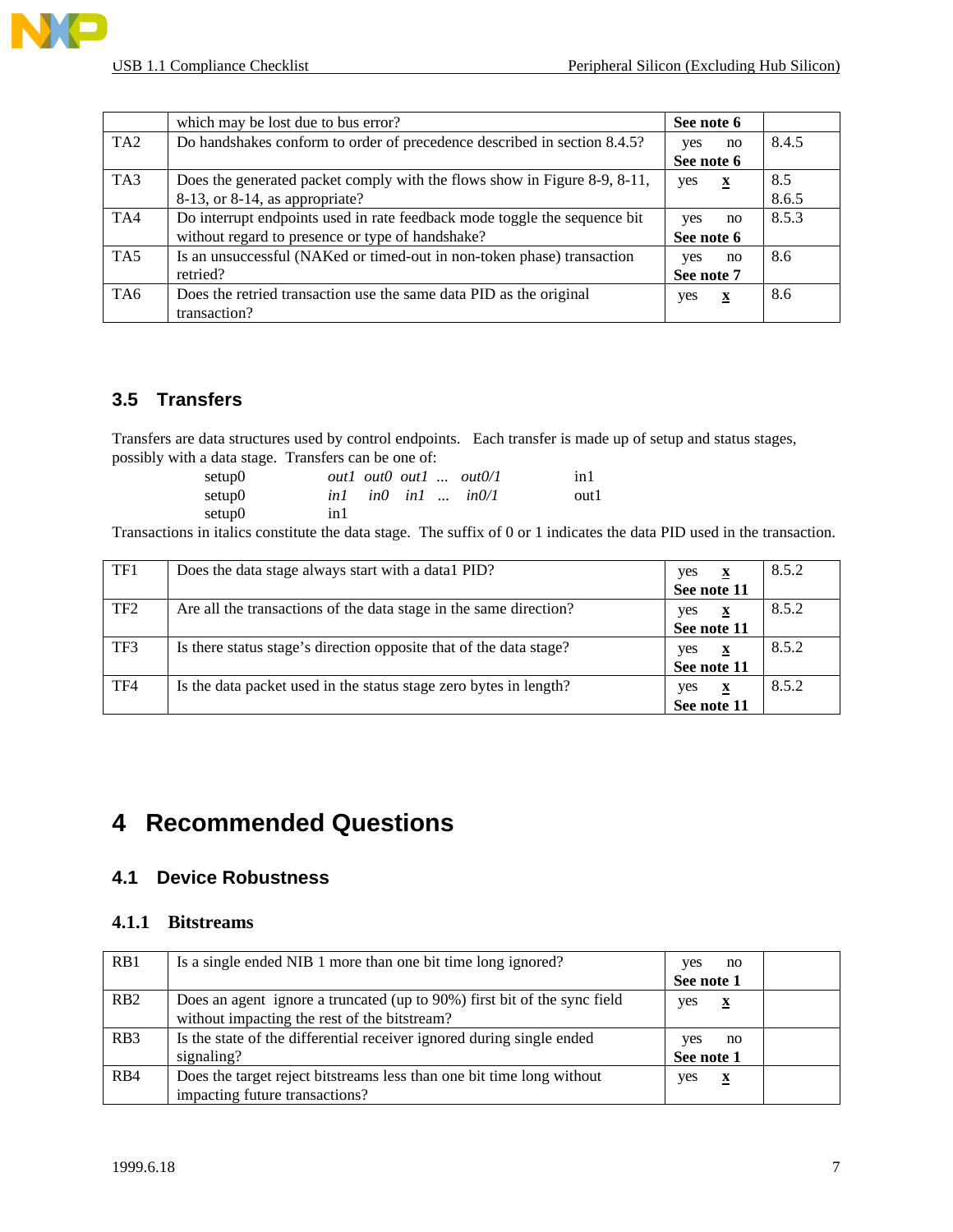| R <sub>B5</sub>  | Does the target adjust to the difference in frequency and phase between        | ves | $\mathbf{X}$ |  |
|------------------|--------------------------------------------------------------------------------|-----|--------------|--|
|                  | incoming clock and its internal clock?                                         |     |              |  |
| R <sub>B6</sub>  | Is a packet with a bit-stuff error rejected by the target?                     | ves | $\mathbf x$  |  |
| RB7              | Is a bitstream, which is not part of a packet, with bit stuff error ignored by | yes | $\mathbf{x}$ |  |
|                  | the target?                                                                    |     |              |  |
| R <sub>B</sub> 8 | Does the target reject packets with bit stuff error at the last bit of the     | yes | $\mathbf{X}$ |  |
|                  | packet?                                                                        |     |              |  |

#### **4.1.2 Fields**

| RF1 | Is the sync field recognized as valid even if the first two bits of it are | yes | $\mathbf{X}$ |  |
|-----|----------------------------------------------------------------------------|-----|--------------|--|
|     | corrupted? (Only the last 3 bits actually need to be decoded.)             |     |              |  |
| RF1 | Is a packet with packet type not listed in Table 8-1 ignored by the target | yes |              |  |
| RF2 | Is a packet with a corrupt PID (PID check error) ignored by the target?    | yes | $\mathbf{X}$ |  |
| RF3 | Is a token with a bad CRC ignored by the target?                           | ves |              |  |
| RF4 | Is a CRC error on a data packet recognized by the target?                  | ves |              |  |

#### **4.1.3 Packets**

| RP1             | Is a token whose address field doesn't match any address in the device<br>ignored by the device?                        | yes               | X            |       |
|-----------------|-------------------------------------------------------------------------------------------------------------------------|-------------------|--------------|-------|
| RP2             | Is a token whose endpoint field doesn't match any endpoint in the address<br>ignored by the device?                     | yes               | $\mathbf{x}$ |       |
| RP3             | Is a token which doesn't match the direction of its target endpoint ignored<br>by the device?                           | yes               | X            |       |
| RP4             | Is a SETUP token to a unidirectional endpoint ignored by the device?                                                    | yes               | $\mathbf{x}$ |       |
| RP <sub>5</sub> | Is every endpoint capable of handling zero length data packets in its<br>assigned directions?                           | yes               | $\mathbf{x}$ |       |
| RP <sub>6</sub> | Does an ISO endpoint use a zero length data packet if fresh frame data is<br>not available?                             | yes<br>See note 6 | no           |       |
| RP <sub>7</sub> | Is a packet whose length doesn't match the standard length for the packet<br>type rejected by target?                   | yes<br>See note 8 | no           |       |
| RP8             | Does the measurement of packet length take into account the possibility of<br>jitter and hub repeater skews in the EOP? | yes               | $\mathbf{x}$ |       |
| RP <sub>9</sub> | Is a bitstream that does not constitute a valid packet rejected by the target?                                          | yes               | $\mathbf{x}$ |       |
| <b>RP10</b>     | Are low-speed packets received by full-speed upstream ports ignored?                                                    | yes               |              | 8.6.5 |

#### **4.1.4 Transactions**

| RTA1             | Does an isochronous pipe handle holes orbubbles in pipe which may arise      | no                  |  |
|------------------|------------------------------------------------------------------------------|---------------------|--|
|                  | during suspend/resume operation?                                             | See note 4          |  |
| RTA <sub>2</sub> | Is a packet which doesn't fit the current phase of a transaction rejected by | yes<br>$\mathbf{x}$ |  |
|                  | the target?                                                                  |                     |  |
| RTA3             | Does the receipt of a token always start a new transaction and end a         | yes<br>$\mathbf{X}$ |  |
|                  | pending transaction?                                                         |                     |  |
| RTA4             | Is a data packet with same PID as the previous data packet to an endpoint    | no<br>yes           |  |
|                  | ignored, other than ACKing the data packet?                                  | See note 9          |  |
| RTA <sub>5</sub> | Does a time-out or error in any phase cause the transaction to be            | yes<br>$\mathbf{x}$ |  |
|                  | terminated?                                                                  |                     |  |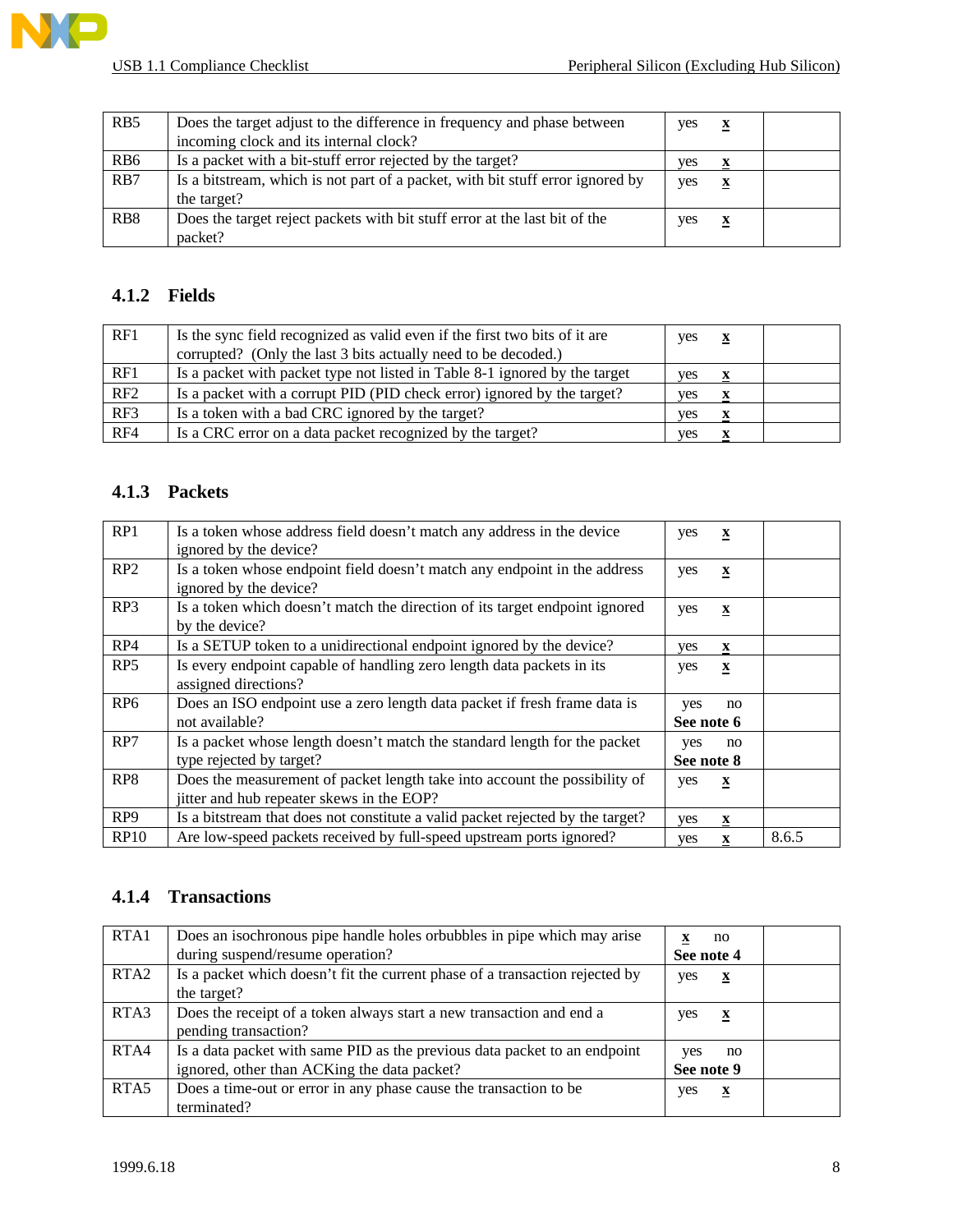| RTA6 | Is a transaction always started with a token?                            | ves        | $\mathbf x$  |  |
|------|--------------------------------------------------------------------------|------------|--------------|--|
| RTA7 | Is the data toggle implemented independently for each unidirectional     | <b>ves</b> | no           |  |
|      | endpoint?                                                                | See note 6 |              |  |
| RTA8 | Does an isochronous data source ignore a handshake without impacting     | yes        | $\mathbf{X}$ |  |
|      | subsequent transactions?                                                 |            |              |  |
| RTA9 | Can consecutive packets in the same direction be handled, provided there | yes        | $\mathbf{X}$ |  |
|      | are two or more bit times of interpacket gap between each packet?        |            |              |  |

#### **4.1.5 Transfers**

| RTF1 | Does the receipt of a nonzero length data packet in the status stage cause | yes<br>no  |  |
|------|----------------------------------------------------------------------------|------------|--|
|      | the transfer to be terminated with an error indication?                    | See note 6 |  |